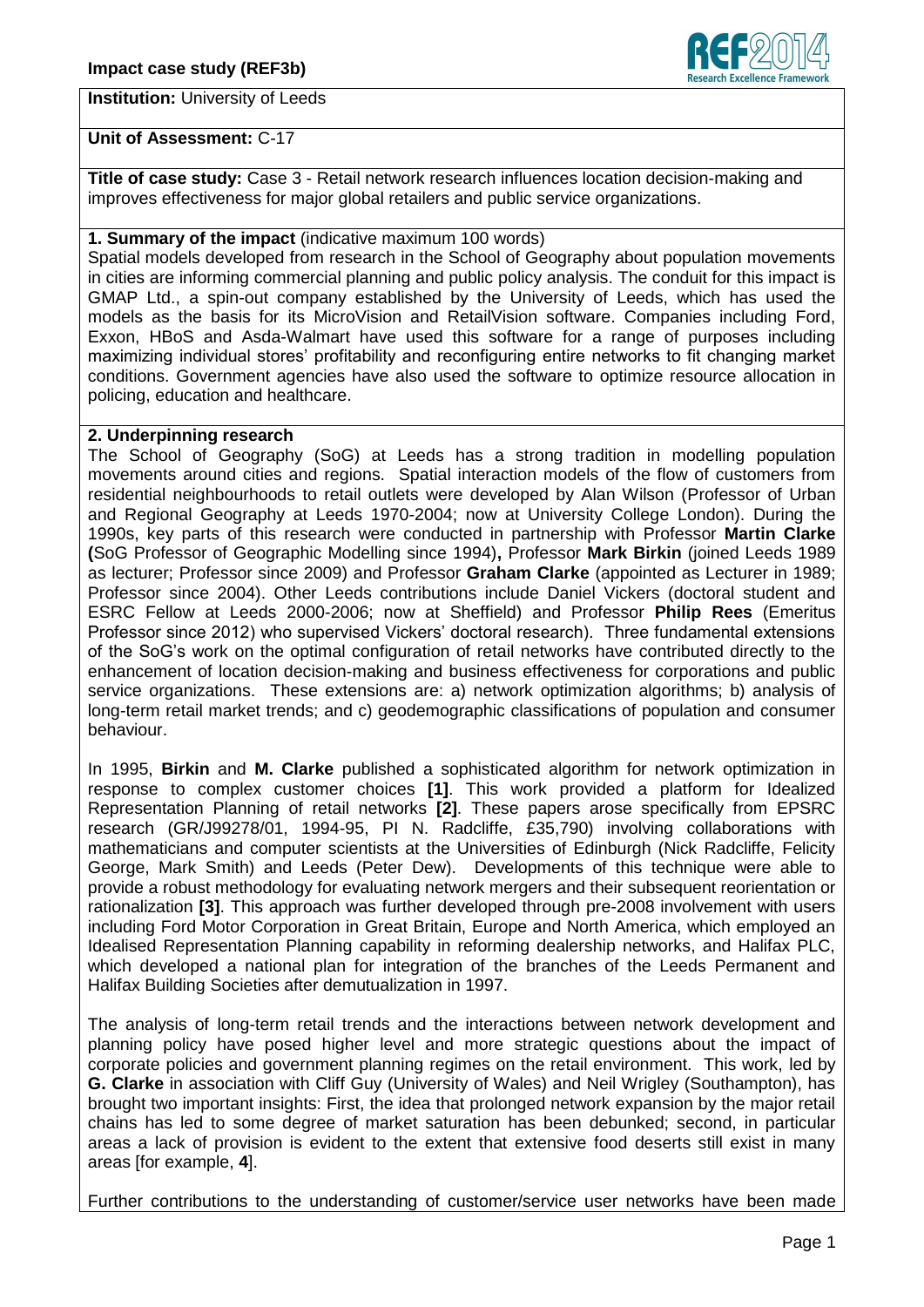

through the development of geodemographic classifications of population and consumer behaviour. Working with the Office for National Statistics, researchers at Leeds developed an Output Area Classification (OAC) which is capable of appraising customer behaviour according to the demographic characteristics of residential neighbourhoods, as well as other potential applications for service providers **[5]**. An indicative pre-2008 application here is the use of OAC by South Yorkshire Police to profile the victims of crime and anti-social behaviour to inform neighbourhood profiling strategies (http://areaclassification.org.uk/2000/01/01/oac-used-by-southyorkshire-police/).

**3. References to the research** (indicative maximum of five references) The results of this research have been published in a range of international peer-reviewed journals. Outputs 3 and 4 were included in Leeds' RAE2008 submission (95% of research 2\* or better) and Output 5 was submitted by Sheffield (95% of research 2\* or better).

*Three representative articles advancing understanding of retail network optimization* 

**1. Birkin M.**, **Clarke M.** and George F (1995) The use of parallel computers to solve non-linear spatial optimisation problems: an application to network planning, *Environment and Planning A, 27,*  1049-1068*.* doi:10.1068/a271049

**2.** George F, Radcliffe N, Smith M, **Birkin M.** and **Clarke M.** (1997) Algorithms for solving a spatial optimisation problem on a parallel computer. *Concurrency: Practice and Experience*, 9(8), 753- 780. doi:10.1002/(SICI)1096-9128(199708)9:8<753::AID-CPE246>3.0.CO;2-Q

**3. Birkin M.**, **Clarke G.** and Douglas L (2002). Optimising spatial mergers: commercial and regulatory perspectives. *Progress In Planning.* 58(4) 229-318. doi: 10.1016/S0305-9006(02)00039- 9

*A representative article on the analysis of retail market trends and the interactions between network development and planning policy*

**4. Clarke G.P.**, Eyre H and Guy C (2002) Deriving indicators of access to food retail provision in British cities: studies of Leeds, Bradford and Cardiff, *Urban Studies*, 39(11), 2041-2060. doi: 10.1080/0042098022000011353

*Output describing the creation of the National Statistics 2001 Output Area Classification*

**5.** Vickers, D. and **Rees, P.H.** (2007). Creating the National Statistics 2001 Output Area Classification. *Journal of the Royal Statistical Society, Series A* 170(2), 379-403. doi:10.1111/j.1467-985X.2007.00466.x.

# **4. Details of the impact**

*Overview of impacts*

The methods and techniques reported here have been deployed widely amongst retail and service organisations in diverse sectors including high street retailing, financial services, petrol distribution, the automotive industry, groceries and recreation. This has had a significant economic and social impact by facilitating business expansion and the development of more efficient, profitable, sustainable and consumer-friendly retail and service networks. Many employment opportunities have also been created for geographers to provide consultancy and planning software to retail organisations. For example, GMAP alone has recruited more than 30 employees from the School of Geography, including more than a dozen graduates since 2008.

The impacts of this research are substantial and have accumulated over a considerable period of time. Initially, the products of the research were commercialised through a University spin-out business, GMAP Ltd. (1990, sold by the University to a private firm in 1997). The company was used to provide executable software algorithms to assist companies in the preparation of network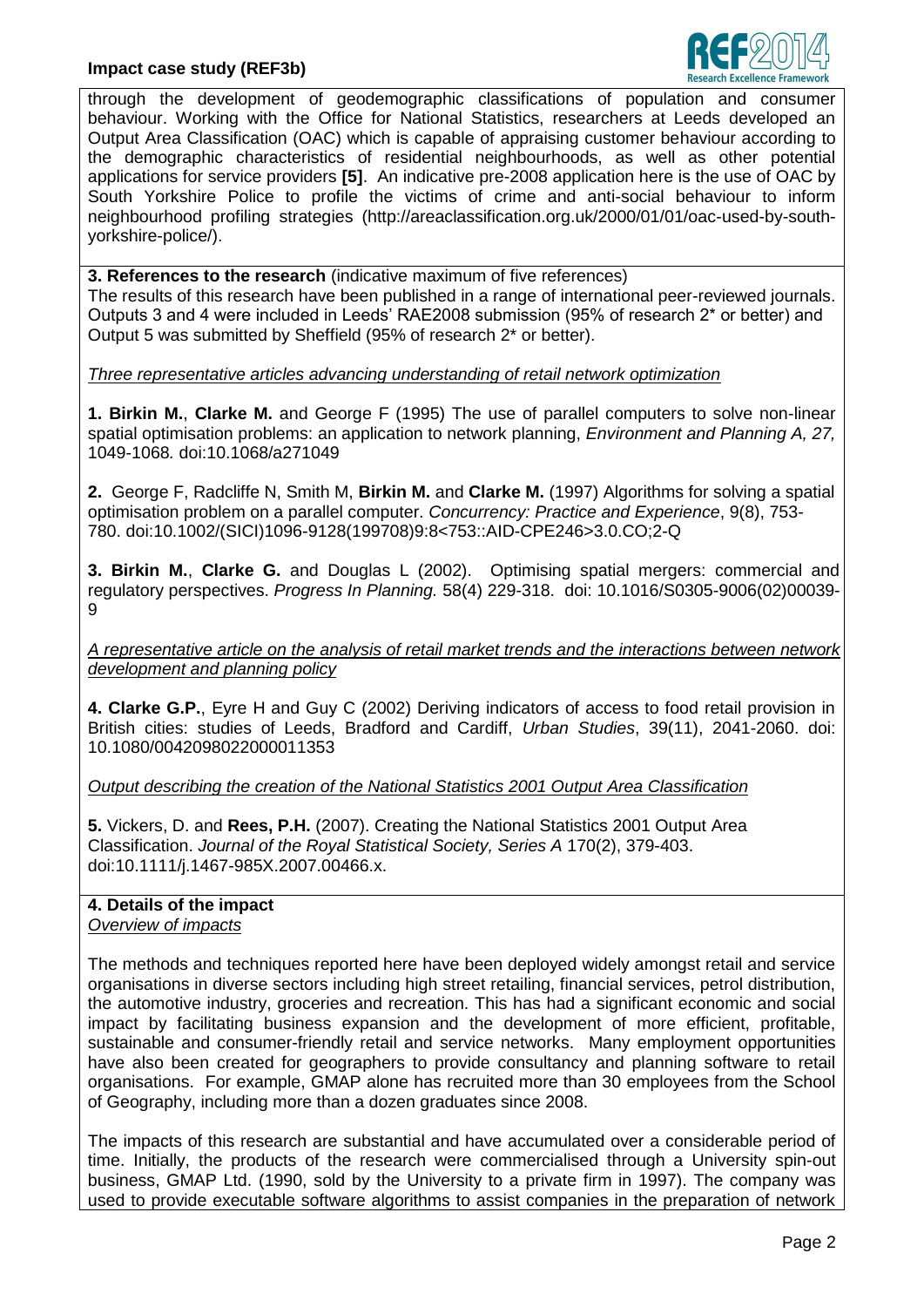

plans and strategies. These software algorithms have now evolved into two product suites that are employed by GMAP in advising and providing analytical consultancy services to a global portfolio of clients on five continents about the geographical dimensions of their channels to market. Academics from the School of Geography have also continued to provide advice and models independently to both corporate and public sector clients.

### Use of the models by GMAP to advise an international portfolio of retailers

Since 2008, GMAP, part of Callcredit Information Group PLC, has embedded the consumer modelling techniques developed in the School into two key product suites - Microvision (2010) and Retailvision (2011) - that it uses with a variety of clients around the world. Annual turnover of each product suite is around [text removed for publication]. Dissemination and impact has been facilitated through GMAP, with which the School has maintained close ties. The GMAP products are capable of examining a range of issues related to retail channels strategy with diverse impacts ranging from property management and financial planning to marketing and promotion, logistics and merchandising. They work by bringing together a variety of data about consumers, retailers, accessibility, brands and so on to populate the spatial models described above. These models are then deployed to address a range of tactical and strategic issues relating to the geographical aspects of the retailer's channels to market **[A]**. Examples include:

- (i) Adidas has been using Microvision since 2008 to develop a presence and branded store concept in the Asia Pacific region. This includes work in Japan, South Korea, Indonesia, Australia, Taiwan, Thailand, Singapore, India and Vietnam and the development of a physical network plan for the Chinese market, studying 45 cities.
- (ii) Volkswagen Group (since 2010): using Microvision to plan an integrated dealer network strategy for its four brands - VW, Audi, Seat and Skoda - across Europe and most recently India. This has enabled Volkswagen Group to align the dealer networks and provides specific recommendations for dealer openings/relocations/closures to achieve future sales targets. These plans are developed in collaboration with local National Sales Companies and Importers and once signed off provide the blueprint for dealer network change and are monitored by Volkswagen Group.
- (iii) ExxonMobil (EM): GMAP is the longstanding global supplier of retail forecourt network planning for Exxon-Mobil (since 2001). Systems have been provided to EM in many strategic markets across Europe, in Canada, in Asia-Pacific, including Japan, Malaysia and Singapore as well as in South and Central America, including Brazil. Microvision enables EM to plan the full forecourt offer including fuel, convenience stores, quick-service restaurants and car wash.
- (iv) Other clients using Microvision include Greggs, Ladbrokes, Clarks, John Lewis, Camelot and Mothercare.

The Japanese subsidiary of GMAP has developed its own version of Microvision which uses the Leeds modelling tools to assist a range of clients including EMG Marketing, Adidas, Rockport, and L'Oreal **[B]**.

#### *Impacts on corporate retail networks*

Birkin and M. Clarke have used their analytical techniques directly with a number of clients, including Thomas Cook (2008) **[C]**, and the Post Office (2010-2012). Activities for the Post Office have improved decision-making and enhanced access to products in a network which serves more than 20 million customers every week, and reduced costs in a network with an annual government subsidy of £150M. The methods allow new products to be targeted at locations with the greatest potential; financial management of outlet performance for different types of outlets and locations; and network differentiation to meet guidelines for minimum requirements for spatial accessibility. Specific outputs include a network segmentation which was last updated in January 2012, with further applications to an assessment of small area demand for various financial products (January 2010) and an evaluation of competitive performance in the sale of foreign currency (July 2009) **[D] [E]**.